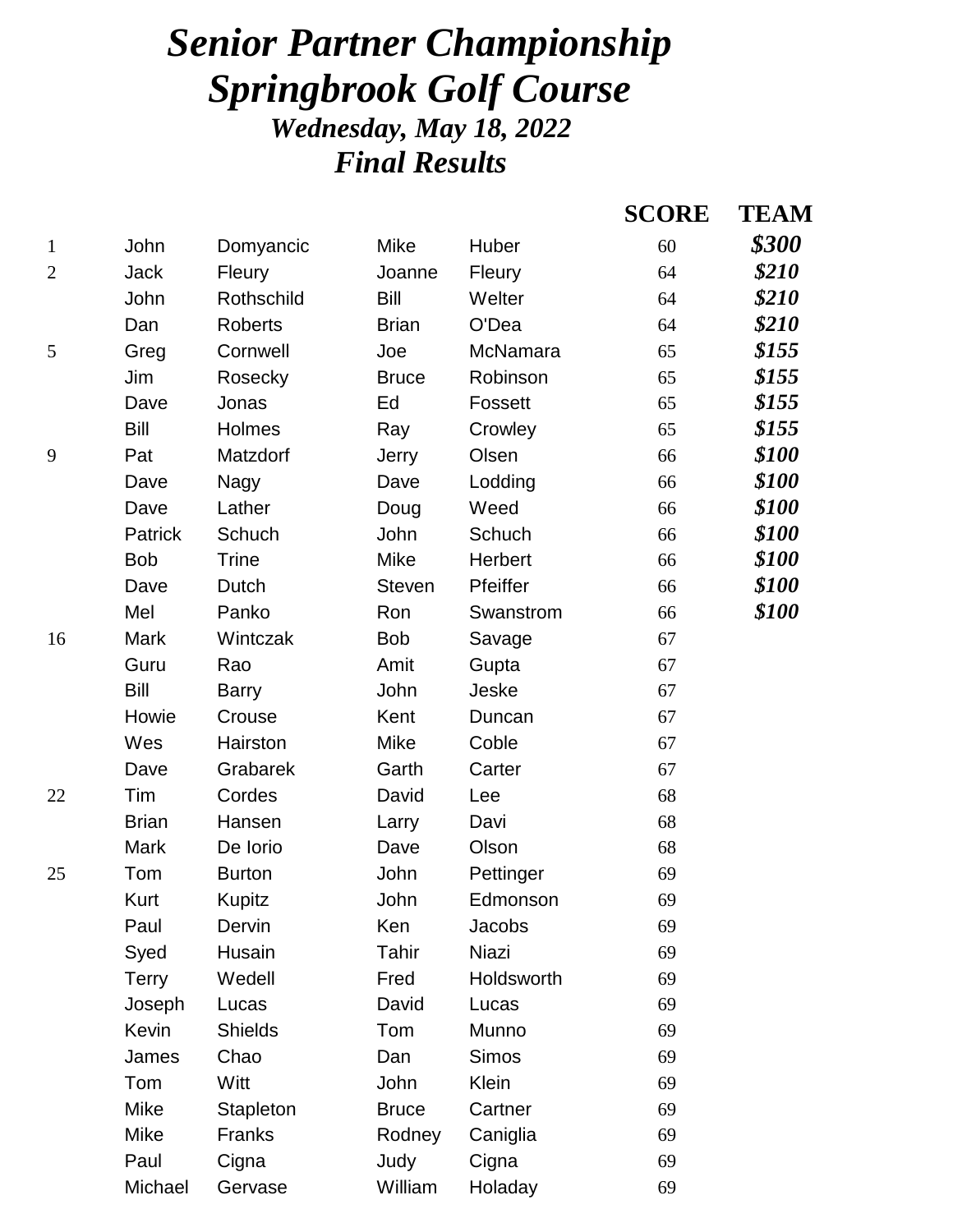|    | Doug           | Evans            | Ken                 | Hagenbaumer      | 69        |
|----|----------------|------------------|---------------------|------------------|-----------|
| 39 | Dave           | Clark            | Tom                 | <b>Clark</b>     | 70        |
|    | <b>Mark</b>    | <b>Revis</b>     | Eddie               | Fernandez        | 70        |
|    | Gary           | <b>Beckman</b>   | Keith               | <b>Blakemore</b> | 70        |
|    | Jim            | Cannan           | Dave                | Lemaistre        | 70        |
|    | <b>Steve</b>   | Wiesen           | Ed                  | Chaves           | 70        |
|    | Dean           | <b>Bass</b>      | Gary                | Wiezorek         | 70        |
|    | <b>Mike</b>    | Dahlberg         | <b>Bob</b>          | <b>Benushka</b>  | 70        |
|    | Tonny          | Gilchrist        | Larry               | <b>Mueller</b>   | 70        |
|    | Rob            | <b>Dvorak</b>    | Ron                 | Palicka          | 70        |
|    | <b>Bryan</b>   | <b>McClure</b>   | Kevin               | Anderson         | 70        |
|    | Dave           | Maxson           | <b>Mike</b>         | Doyle            | 70        |
|    | <b>Bob</b>     | <b>Izzo</b>      | Dave                | <b>Izzo</b>      | 70        |
|    | Inga           | Andrews          | Sue                 | <b>Kusch</b>     | 70        |
|    | Mike           | Seng             | John                | <b>Barry</b>     | 70        |
|    | Gerald         | Deneen           | Mike                | Junior           | 70        |
| 54 | John           | <b>Barcelona</b> | Mark                | Moran            | 71        |
|    | John           | LaBahn           | Jim                 | Doyle            | 71        |
|    | Greg           | Waite            | John                | Henderson        | 71        |
|    | Tom            | Ingolia          | Mark                | Ingolia          | 71        |
|    | <b>Scott</b>   | Wolff            | Debra               | Wolff            | 71        |
|    | Mike           | <b>Piszczek</b>  | Jay                 | Oprins           | 71        |
|    | Jeff           | <b>Barber</b>    | Kevin               | Milligan         | 71        |
|    | <b>Brian</b>   | Groves           | Ted                 | Stumphauzer      | 71        |
|    | <b>Steve</b>   | Hoffman          | Lance               | <b>Neville</b>   | 71        |
|    | <b>Brian</b>   | Corcoran         | James               | <b>Stirk</b>     | 71        |
| 64 | Al             | Amezaga          | Gregg               | Cygan<br>Niemi   | 72        |
|    | Philip<br>Sean | Meno<br>Ross     | Gerald              | Skarosi          | 72<br>72  |
|    | John           | Haffner          | Louis<br><b>Bob</b> | Bean             | 72        |
| 68 | Dan            | Darby            | Kyle                | White            | 73        |
|    | Paul           | Corning          | <b>Matthew</b>      | Petersen         | 73        |
|    | John           | <b>Matulik</b>   | Phil                | Sidock           | 73        |
|    | <b>Bob</b>     | Edwards          | Dan                 | Collander        | 73        |
|    | Martha         | O'Boyle          | Patty               | Patterson        | 73        |
| 73 | Edward         | Mroozian         | Ron                 | Sammeth          | 74        |
|    | Warren         | Denniston        | Jim                 | Sullivan         | 74        |
| 75 | Tim            | Guerra           | Timothy             | <b>Schertz</b>   | 75        |
|    | <b>Brian</b>   | <b>Meek</b>      | Dave                | Johnson          | 75        |
| 77 | Ricardo        | Serrano          | Joe                 | Gregar           | 76        |
|    | <b>Steve</b>   | Wiley            | <b>Bob</b>          | Farrasso         | 76        |
| 79 | Dennis         | O'Boyle          | George              | Verner           | 78        |
| 80 | <b>Steve</b>   | <b>DiPrima</b>   | Bill                | Carey            | 79        |
| 81 | <b>Russ</b>    | <b>Bryan</b>     | James               | Jensen           | <b>WD</b> |
| 82 | Trevor         | Morgan           | Gary                | Mack             | WD        |

# **Skins Game**